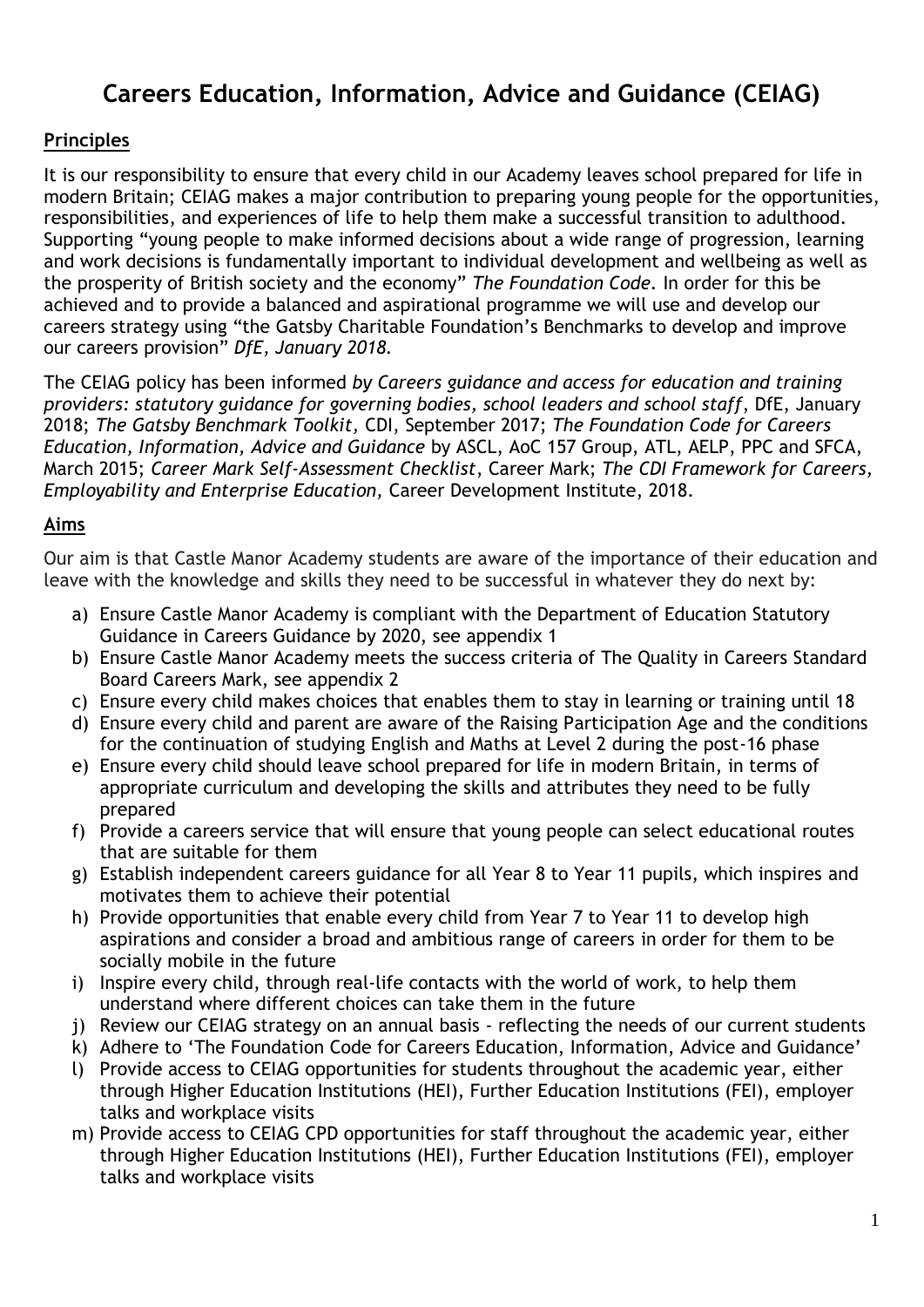These overarching aims have been set to achieve the Gatsby Foundation Benchmarks as set out in the Statutory Guidance for Careers Guidance. The Gatsby Foundation Benchmarks are:

- 1. A stable careers programme
- 2. Learning from career and labour market information
- 3. Addressing the needs of each pupil
- 4. Linking curriculum learning to careers
- 5. Encounters with employers and employees
- 6. Experiences of workplaces
- 7. Encounters with further and higher education
- 8. Personal Guidance

#### **How this will be achieved**

The Academy's commitment to achieving this aim is supported by all staff having a role to play in raising aspirations and the ensuring information, advice and guidance provided is current and impartial and supports the needs of the learner. Detailed roles and responsibilities can be found in appendix 3.

## **Curriculum**

CEIAG is an integral part of our curriculum. The planned opportunities are:

| Year<br>Group     | Lead | How they<br>access this                                                                                                | What is covered                                                                                                                                                                                                                                                                                                                         | <b>Policy</b><br>Aim | Gatsby        |
|-------------------|------|------------------------------------------------------------------------------------------------------------------------|-----------------------------------------------------------------------------------------------------------------------------------------------------------------------------------------------------------------------------------------------------------------------------------------------------------------------------------------|----------------------|---------------|
| Years<br>$7 - 11$ | DCO  | Tutor<br>programme,<br>Associated<br>Employability<br><b>Skills</b><br>Assemblies &<br>Year 10<br>Employability<br>Day | Through the tutor programme, students will<br>develop their 'soft' skills through career and<br>work-related learning, learning about<br>careers and the world of work; developing<br>career management and employability skills<br>supporting those developed in subject<br>lessons (using Barclays LifeSkills and CDI<br>frameworks). | $A, C, H$ &          | 1, 2, 3<br>48 |

| Year<br>Group     | Lead                                 | Calendar<br>Opportunity<br>Indicator | Opportunity                               | What is covered                                                                                                                                                                                                                                                                                                                                               | <b>Policy</b><br>Aim       | Gatsby         |
|-------------------|--------------------------------------|--------------------------------------|-------------------------------------------|---------------------------------------------------------------------------------------------------------------------------------------------------------------------------------------------------------------------------------------------------------------------------------------------------------------------------------------------------------------|----------------------------|----------------|
| Years<br>$7 - 11$ | Team<br>Lead /<br>Career<br>Champion |                                      | Subject-<br>career<br>focussed<br>lessons | The subject teacher, or invited speaker,<br>delivers a lesson where they will<br>present the subject into context to<br>enable students to explore where it<br>could lead to in the future:<br>Year 7: This subject will help me<br>become<br>Year 8 - Where can I go with<br>Year 9 - What is it like to study<br>Year 10 - Careers: LMI<br>Year 11 - Skills | A, C, E,<br>$F, G \&$<br>н | $1, 2 \&$<br>4 |

In addition, there are a number of personalised opportunities available to specific year groups, or groups of children with particular interests. These personalised opportunities are designed to expose all of our students to the world of work: which includes exposure to a host of different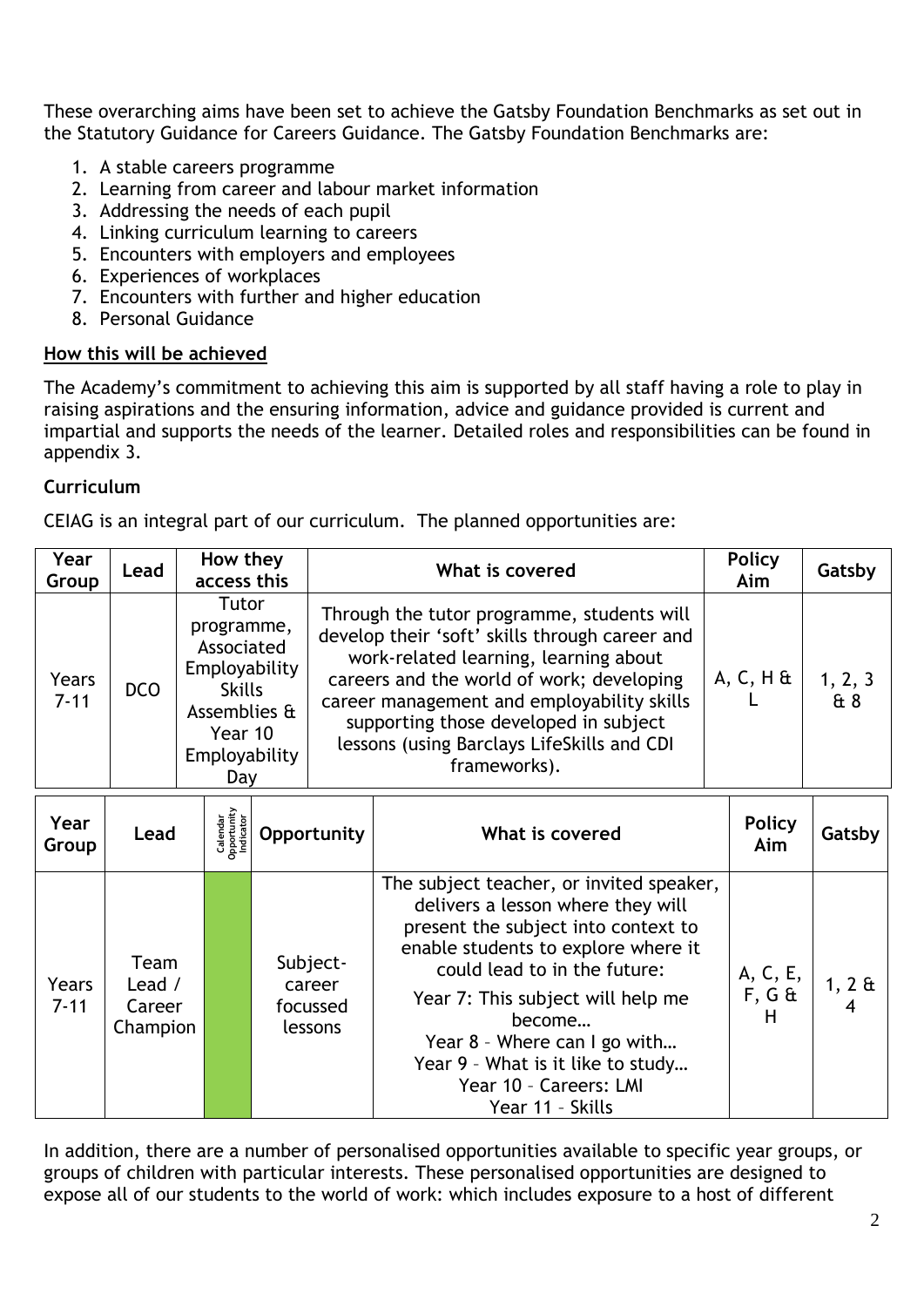career and education opportunities that are available. Every CEIAG opportunity will be assured to develop our students own set of enterprise and employability skills.

| Year<br>Group           | Lead                                               | Calendar<br>Opportunity<br>Indicator | Opportunity                                                     | What is covered                                                                                                                                                                                                    | <b>Policy</b><br>Aim              | Gatsby                     |
|-------------------------|----------------------------------------------------|--------------------------------------|-----------------------------------------------------------------|--------------------------------------------------------------------------------------------------------------------------------------------------------------------------------------------------------------------|-----------------------------------|----------------------------|
| Years<br>$7 - 11$       | <b>DCO</b>                                         |                                      | <b>Access to CEIAG</b>                                          | Students and parents have access to<br>up to date IAG through a section on<br>our website which has links to<br>appropriate contacts, resources and<br>websites.                                                   | A, B, C,<br>D, E, G,<br>$H \& I$  | 1, 2, 3,<br>4, 5, 7<br>& 8 |
|                         |                                                    |                                      |                                                                 | Students have access to employer<br>talks, motivational speakers,<br>volunteer and community activities as<br>part of the assembly and evening<br>presentation programmes                                          |                                   |                            |
|                         | KBO,<br><b>AL</b><br>Year<br>$11 \&$<br><b>DCO</b> |                                      |                                                                 | Interested students from KS3/4 have<br>the opportunity to develop<br>entrepreneurial skills through the<br>annual Enterprise competitions and<br><b>Prom Committee</b>                                             |                                   |                            |
| Years<br>$7 - 11$       | <b>DCO</b>                                         |                                      | #ASPIRE and<br>Partnership<br><b>Careers Fair</b>               | Opportunity to meet people from<br>different careers and investigate the<br>world of work and education                                                                                                            | A, C, E,<br>F, G, H,<br>$I, \& M$ | 1, 2, 4,<br>5, 7 & 8       |
| Years<br>$7 - 11$       | <b>DCO</b>                                         |                                      | $3x$ termly<br>lunchtime<br>careers and<br>education drop<br>in | Opportunity to meet different<br>employers and training providers to<br>understand different career roles and<br>education routes                                                                                  | A, C, E,<br>F, G, H,<br>$I, \& M$ | 1, 2, 4,<br>5, 7 & 8       |
| Years<br>$7 - 11$       | <b>DCO</b>                                         |                                      | 'Learning'<br>routes focussed<br>assemblies &<br>parent talks   | NEACO and 'Learning' Institution<br>representatives delivers an assembly<br>or parent talk, setting the 'learning<br>routes' into context to enable<br>students to explore what it could lead<br>to in the future. | A, C, E,<br>$F, G, \&$<br>Н       | 1 & 7                      |
| Years<br>$9 - 11$       | <b>DCO</b>                                         |                                      | Higher<br><b>Education visits</b>                               | Organised through the support of<br>NEACO. Students have the opportunity<br>to experience a lecture or seminar in a<br>subject, campus tour, presentation<br>and the ability to meet HE students                   | A, C, E,<br>F, G, H<br>ŒΕ         | 1 & 7                      |
| Year<br>10 <sup>°</sup> | DCO,<br>LCA,<br>AL &<br><b>PCL</b>                 |                                      | Work<br>Experience                                              | Tailored to the individual. A 2-3 day<br>placement to experience the world of<br>work                                                                                                                              | A, C, E,<br>$H, I \& L$           | 1, 2, 5<br>& 7             |
| Year<br>9               | DCO,<br>LCA,<br>AL &                               |                                      | Out to Work<br>Day                                              | Parent led 1-day placement to<br>experience the world of work                                                                                                                                                      | A, C, E,<br>$H, I \& L$           | 1, 2, 5<br>$\mathrm{t}$ 7  |